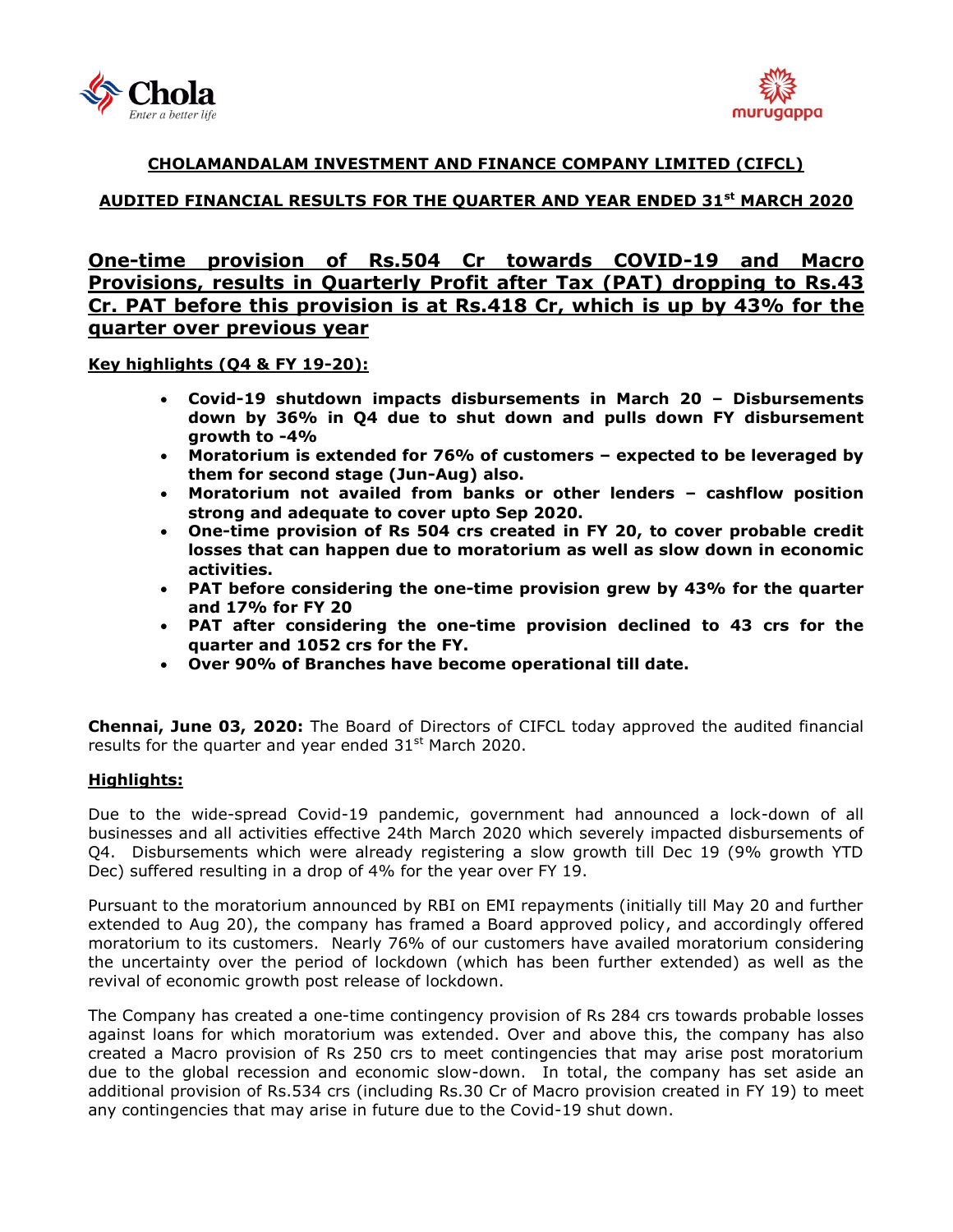



The Company has not availed moratorium so far on its borrowings, and it does not intend to avail any moratorium benefit. The Company had closed March with a cash balance of Rs 6446 crs and also had sanctioned lines of Rs. 4462 Crs. Currently, the Company has cash in hand and sanctioned lines of around 10000 crores as of  $31<sup>st</sup>$  May 2020. This adequately covers the needs of the ALM process with no negative cumulative mismatches across all time buckets. Even after extending the moratorium to its customers, for the second phase, the cash position of the Company is adequate to meet all its maturities and fixed obligations till Sep 2020.

### **Financial snapshot:**

|                           | <b>Rs in Cr</b> |                |                  |                |                |                  |                |                |                  |
|---------------------------|-----------------|----------------|------------------|----------------|----------------|------------------|----------------|----------------|------------------|
|                           | <b>FY19</b>     | <b>FY19</b>    | <b>FY19</b>      | <b>FY20</b>    | <b>FY20</b>    | <b>FY20</b>      | Growth         | <b>Growth</b>  | Growth           |
| <b>Particulars</b>        | <b>YTD Dec</b>  | Q <sub>4</sub> | <b>Full Year</b> | <b>YTD Dec</b> | Q <sub>4</sub> | <b>Full Year</b> | <b>YTD Dec</b> | Q <sub>4</sub> | <b>Full Year</b> |
| <b>Disbursements</b>      | 21,558          | 8,893          | 30,451           | 23,429         | 5,663          | 29,091           | 9%             | -36%           | -4%              |
| <b>Business AUM</b>       | 50,430          | 54,279         | 54,279           | 60,778         | 60,549         | 60,549           | 21%            | 12%            | 12%              |
| Total AUM                 | 52,591          | 57,560         | 57,560           | 65,992         | 66,943         | 66,943           | 25%            | 16%            | 16%              |
| Total Income              | 5,107           | 1,885          | 6,993            | 6,501          | 2,151          | 8,653            | 27%            | 14%            | 24%              |
| <b>Finance Cost</b>       | (2,602)         | (986)          | (3,589)          | (3, 456)       | (1, 136)       | (4,592)          | 33%            | 15%            | 28%              |
| <b>Net Margin</b>         | 2,505           | 899            | 3,404            | 3,045          | 1,016          | 4,061            | 22%            | 13%            | 19%              |
| <b>Operating Expenses</b> | (888)           | (382)          | (1,270)          | (1, 176)       | (402)          | (1,578)          | 33%            | 5%             | 24%              |
| Provisions & Losses       | (256)           | (56)           | (311)            | (341)          | (557)          | (897)            | 33%            | 902%           | 188%             |
| <b>Profit Before Tax</b>  | 1,362           | 461            | 1,823            | 1,528          | 57             | 1,586            | 12%            | $-88%$         | $-13%$           |
| Current & Deferred Tax    | (468)           | (169)          | (637)            | (519)          | (15)           | (533)            | 11%            | -91%           | $-16%$           |
| <b>Profit After Tax</b>   | 894             | 292            | 1,186            | 1,010          | 43             | 1,052            | 13%            | $-85%$         | $-11%$           |
|                           |                 |                |                  |                |                |                  |                |                |                  |
| <b>ROTA - PBT</b>         | 3.8%            | 3.5%           | 3.7%             | 3.4%           | 0.4%           | 2.7%             |                |                |                  |
| ROTA - PAT                | 2.5%            | 2.2%           | 2.4%             | 2.3%           | 0.3%           | 1.8%             |                |                |                  |
| <b>ROE</b>                | 21.4%           | 19.5%          | 20.9%            | 19.4%          | 2.3%           | 15.2%            |                |                |                  |

**Note:Q4 FY 20 and correspondingly full year is impacted by COVID-19 and the numbers are after considering one-time COVID-19 and macro provisions.**

### **Q4 Performance (COVID-19 Impacted):**

- Aggregate disbursements for the quarter ended March 20 were at  $\bar{\tau}$  5,663 Cr as against  $\bar{\tau}$ 8,893 Cr in the previous year registering a decline of 36%.
- Vehicle Finance (VF) business has clocked a volume of ₹ 4,703 Cr for the quarter ended March 2020 as against ₹ 7,383 Cr in the previous year, reporting a decline of 36% Y-o-Y.
- Home Equity (HE) business disbursed ₹ 589 Cr as against ₹ 1,034 Cr for the quarter ended FY19, decline of 43% YoY.
- Home Loan (HL) business disbursed ₹ 271 Cr as against ₹ 392 for the quarter ended FY19, a decline of 31% YoY
- Assets under management grew by 16% at ₹ 66,943 Cr as compared to ₹ 57,560 Cr in FY19.
- Profits after Tax (PAT) for the quarter ended March 2020 were at ₹ 43 Cr after creation of one-time provision of ₹ 504 Cr to cover contingencies due to COVID-19 and Macro economic downturn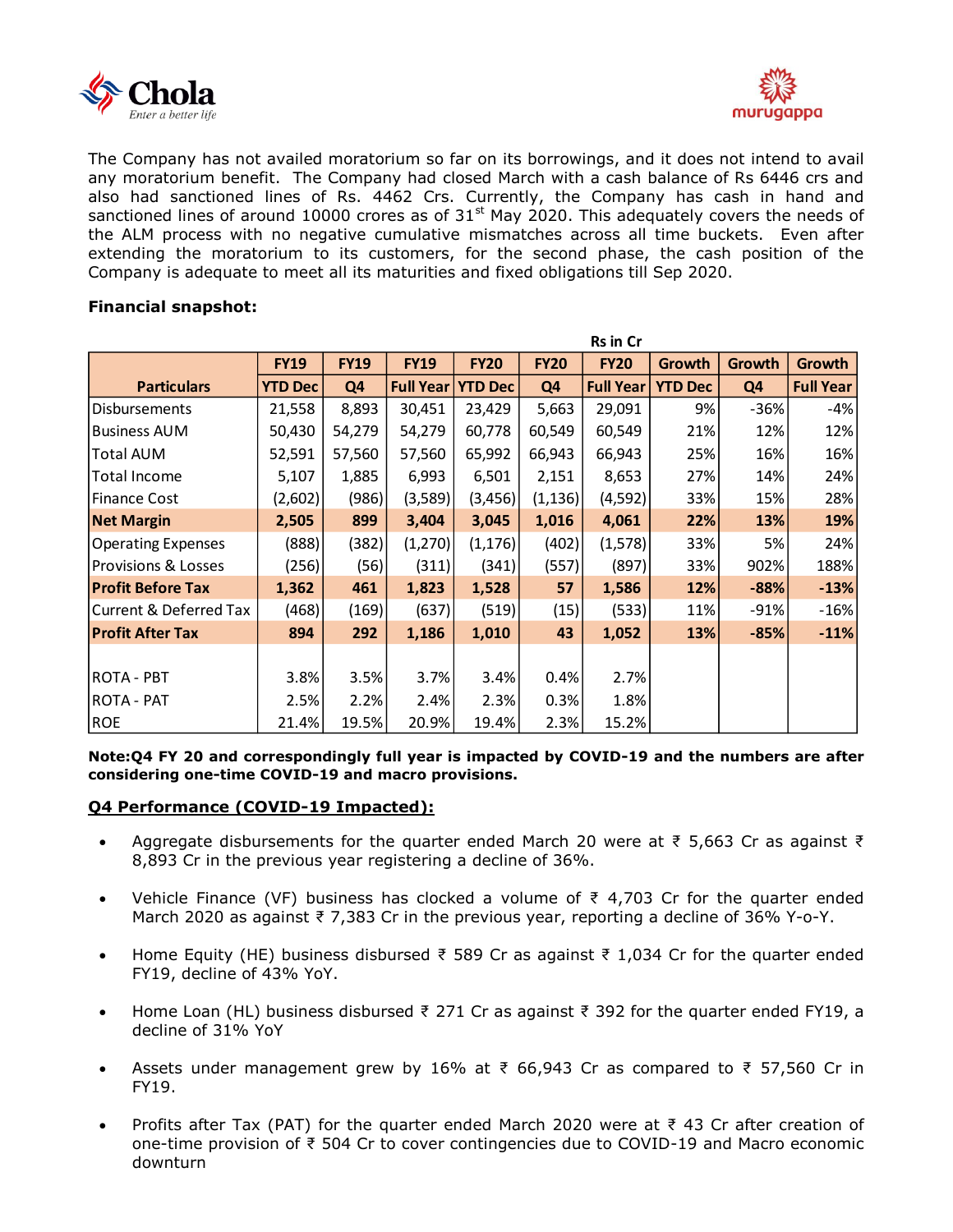



- On a comparable basis, Profits after Tax (PAT) for the quarter ended March 2020 were at ₹ 418 Cr before one-time provision of ₹ 504 Cr to cover contingencies due to COVID-19 and Macro, as against ₹ 292 Cr last year, registering a growth of 43%.
- Comparable PBT-ROTA for the quarter before adjusting one-time COVID-19 and Macro provisions was at 3.7% for the quarter as against 3.5% in the same quarter in FY19.

### **Full Year Performance:**

- Aggregate disbursements for the year ended March 20 were at ₹ 29,091 Cr as against ₹ 30,450 Cr in the previous year registering a decline of 4%.
- Vehicle Finance (VF) business has clocked a volume of ₹ 23,387 Cr for the year ended March 2020 as against ₹ 24,983 Cr in the previous year, registering a decline of 6% Y-o-Y. There was severe de-growth in the auto Industry across product segments, including HCV, LCV, MLCV, Car/MUV and Two wheelers. With higher disbursements from Used, 3-wheeler and 2 wheeler products we were able to offset drop in other segments. This enabled us to restrict the de-growth in overall disbursement to 6%.
- Home Equity (HE) business disbursed ₹ 3662 Cr as against ₹ 3,836 Cr for the year ended FY19, registering a decline of 5% YoY.
- Home Loan (HL) business disbursed ₹ 1,505 Cr as against ₹ 1,157 for the year ended FY19, registering a growth of 30% YoY
- Assets under management grew by 16% at ₹ 66,943 Cr as compared to ₹ 57,560 Cr in FY19.
- Profits after Tax (PAT) for the year ended March 2020 were at  $\bar{\tau}$  1,052 Cr after creation of one-time provision of ₹ 504 Cr to cover contingencies due to COVID-19 and Macro economic factors.
- On a comparable basis, Profits after Tax (PAT) for the year ended March 2020 were at ₹ 1,387 Cr before one-time provision of ₹ 504 Cr to cover contingencies due to COVID-19 and Macro, as against  $\overline{\xi}$  1,186 Cr last year, registering a growth of 17%.
- Comparable PBT-ROTA for FY20 before adjusting one-time COVID-19 and Macro provisions was at 3.5% for the year as against 3.7% in the in FY19.
- Return on Equity was at 15.2% including one-time provisions towards COVID-19 and Macro factors. Return on Equity before one-time provisions was at 20% for FY 20 against 20.9% in FY 19.
- The Company has started operations in 1016 branches out of 1105 branches in a phased manner.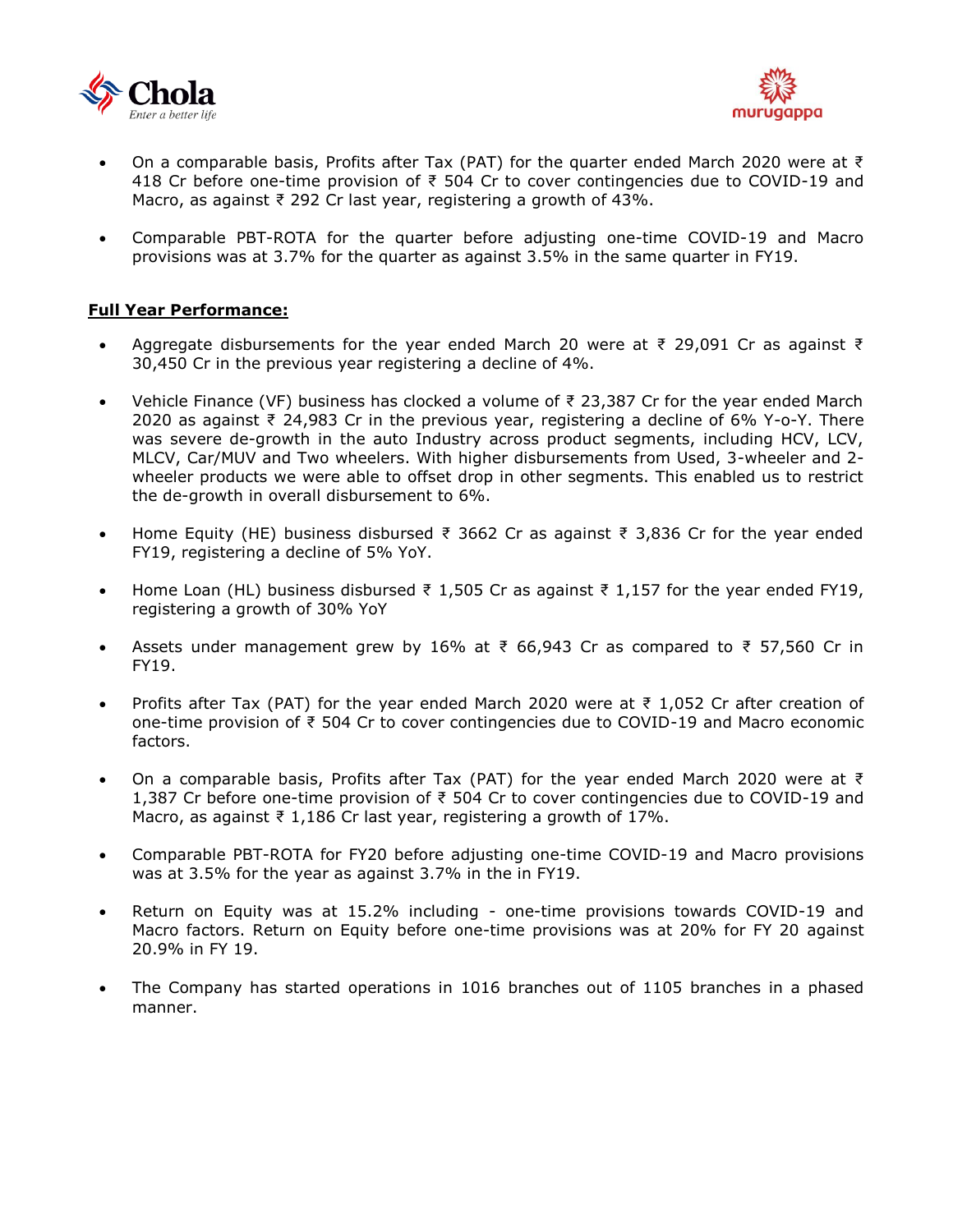



### **Asset Quality**

CIFCL Asset quality as on Mar'20 Stage 3 Assets had stood at 3.8% with adequate provision coverage 41.5% ECL provision, as against 2.7% of last FY with provision coverage of 38.0%

|                                        |               |          |          |               | <b>Rs in Cr</b> |
|----------------------------------------|---------------|----------|----------|---------------|-----------------|
|                                        | <b>Mar-19</b> | $Jun-19$ | $Sep-19$ | <b>Dec-19</b> | <b>Mar-20</b>   |
| Gross Assets - Stage 3                 | 1,439         | 1,671    | 1,803    | 2,024         | 2,163           |
| Stage 3 Assets to Total Gross Assets   | 2.7%          | 3.0%     | 3.2%     | 3.5%          | 3.8%            |
| <b>ECL Provisions - Stage 3</b>        | 546           | 604      | 621      | 667           | 898             |
| Covergae ratio (%) - Stage 3           | 38.0%         | 36.2%    | 34.4%    | 33.0%         | 41.5%           |
| Gross Assets - Stage 1&2               | 52,102        | 54,597   | 54,907   | 55,072        | 54,762          |
| <b>ECL Provisions - Stage 1 &amp;2</b> | 384           | 379      | 389      | 391           | 625             |
| Covergae ratio (%) - Stage 1&2         | 0.7%          | 0.7%     | 0.7%     | 0.7%          | 1.1%            |
| <b>Total ECL Provision</b>             | 931           | 983      | 1.010    | 1,058         | 1,523           |

#### **Out of the Rs 534 crs additional provision created in Q4, Rs 225 crs is towards Stage 3 assets and the balance Rs 309 crs is towards Stage 1 and Stage 2 assets.**

### **Capital Adequacy:**

The Capital Adequacy Ratio (CAR) of the company as on  $31<sup>st</sup>$  March 2020, was at 20.68% (As per Ind AS) as against the regulatory requirement of 15%.

During Q4, the company raised Rs 900 crs of equity capital by issuing 2,81,25,000 no of shares (FV-Rs 2/-) at a price of Rs 320 per share, through a QIP process, which was oversubscribed by nearly 4 times by marque investors both domestic and international. This was followed through by a preferential issue of 93,45,794 no of shares at Rs.321 per share to the promoters, resulting in further addition of Rs 300 crs to the networth. Thus, the total networth increase on account of the capital issue was Rs 1200 crs during the quarter.

The Board of directors have not recommended any final dividend for FY 20. Board declared a second interim dividend of Re.0.70 per equity share (35% of face value of Rs.2 per share), in its meeting on  $26<sup>th</sup>$  February 2020. Together, with the first interim dividend of Re.1 per share (50%) of FV of Rs.2 per share), declared on  $12<sup>th</sup>$  December 2019, the total dividend will be Rs.1.70 per share (85% of FV of Rs.2 per share) for the year FY 20. (Previous year declared 65% Rs.1.30 per share - FV at Rs.2 per share)

### **Appointment of Mr. Shaji Varghese as President – Housing Finance of the Company:**

Mr.Shaji Varghese has Joined as President – Housing Finance. He has over 25 years of experience in BFSI. He has worked in ICICI Bank, ABN Amro and IndusInd Bank under various capacities. Prior to joining us, he was working with PNB Housing as Executive Director and Business Head. He was also the Chairman of PHFL Home Loans and Services Ltd, a Subsidiary of PNB Housing and Director of Pehel Foundation, CSR Foundation of PNB Housing.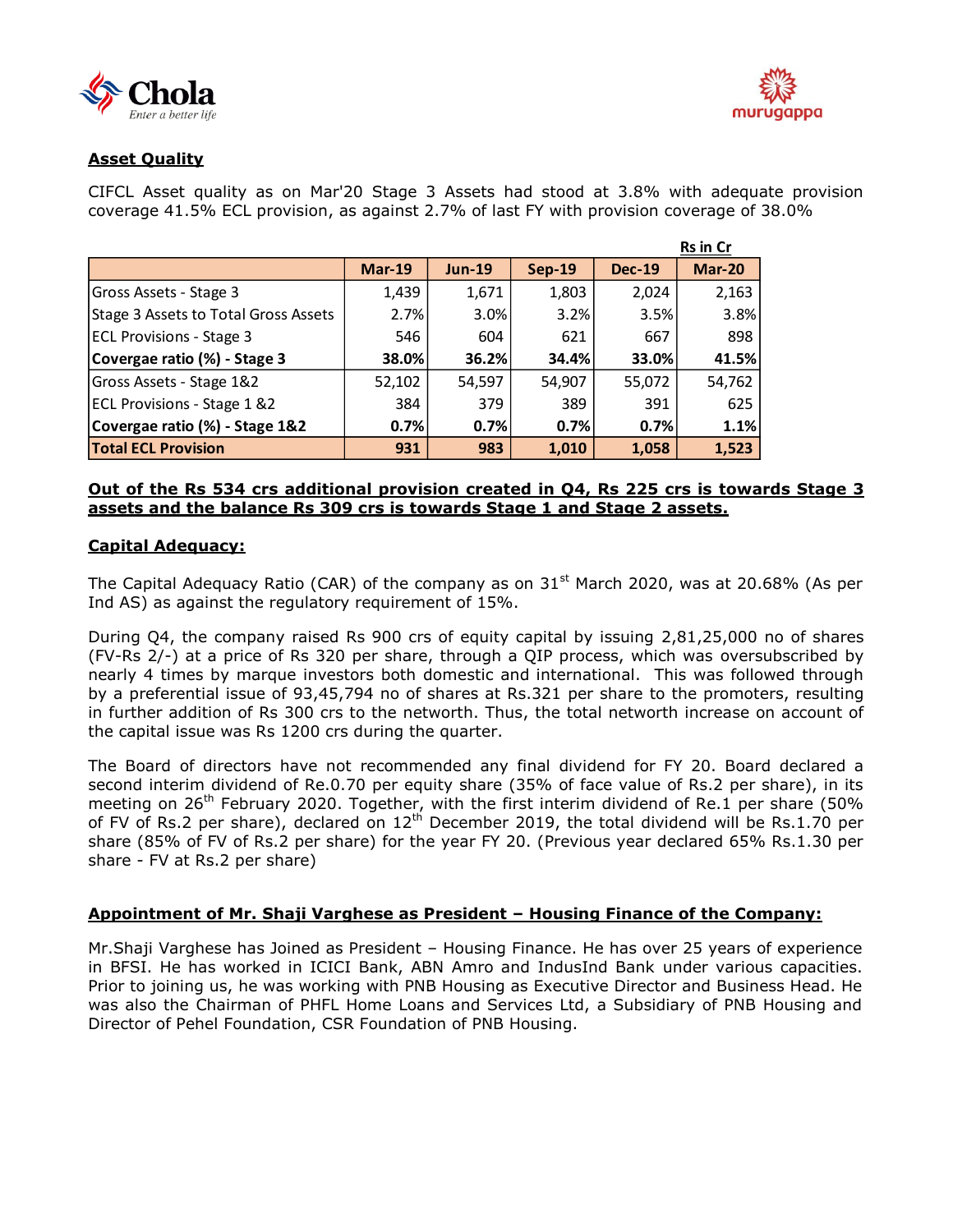



### **Managing Director's Comments:**

Commenting on the results, Arun Alagappan, Managing Director, stated "Given the uncertainties in the market, the company was conservative with respect to creating contingency provisions towards COVID-19 and maintaining more than adequate cash reserves. As of Mar'20, while many in the industry were affected by the liquidity crunch due to Covid-19, Chola was strongly placed with sufficient liquidity to pass on the moratorium benefits to its customers, without having to avail any.

During this period, the company has fast-tracked implementation of key digital initiatives, which shall help us serve customers better in a post Covid-19 world. Some of the initiatives towards this endeavor include - End to end digital integration with auto OEMs, enhancing digital integration with channel partners, setting up alternate digital collection modes, evaluating options for remote investigation of field assets using video PD, instituting digital KYC process, etc., We strongly believe the company shall leverage these capabilities to the fullest in the coming quarters and emerge stronger.

### **About Cholamandalam**

Cholamandalam Investment and Finance Company Limited (Chola), incorporated in 1978 as the financial services arm of the Murugappa Group. Chola commenced business as an equipment financing company and has today emerged as a comprehensive financial services provider offering vehicle finance, home loans, home equity loans, SME loans, investment advisory services, stock broking and a variety of other financial services to customers.

Chola operates from 1105 branches across India with assets under management above INR 66,500 Crores.

The mission of Chola is to enable customers enter a better life. Chola has a growing clientele of over 10 lakh happy customers across the nation. Ever since its inception and all through its growth, the company has kept a clear sight of its values. The basic tenet of these values is a strict adherence to ethics and a responsibility to all those who come within its corporate ambit customers, shareholders, employees and society.

For more details, please visit [www.cholamandalam.com](http://www.cholamandalam.com/)

### **About Murugappa Group**

Founded in 1900, the INR 369 Billion (36,893 Crores) Murugappa Group is one of India's leading business conglomerates. The Group has 28 businesses including nine listed Companies traded in NSE & BSE. Headquartered in Chennai, the major Companies of the Group include Carborundum Universal Ltd., Cholamandalam Financial Holdings Ltd., Cholamandalam Investment and Finance Company Ltd., Cholamandalam MS General Insurance Company Ltd., Coromandel International Ltd., Coromandel Engineering Company Ltd., E.I.D. Parry (India) Ltd., Parry Agro Industries Ltd., Shanthi Gears Ltd., Tube Investments of India Ltd., and Wendt (India) Ltd.

Market leaders in served segments including Abrasives, Auto Components, Transmission systems, Cycles, Sugar, Farm Inputs, Fertilisers, Plantations, Bioproducts and Nutraceuticals, the Group has forged strong alliances with leading international companies such as Groupe Chimique Tunisien, Foskor, Mitsui Sumitomo, Morgan Advanced Materials, Sociedad Química y Minera de Chile (SQM),Yanmar & Co. and Compagnie Des Phosphat De Gafsa (CPG). The Group has a wide geographical presence all over India and spanning 6 continents.